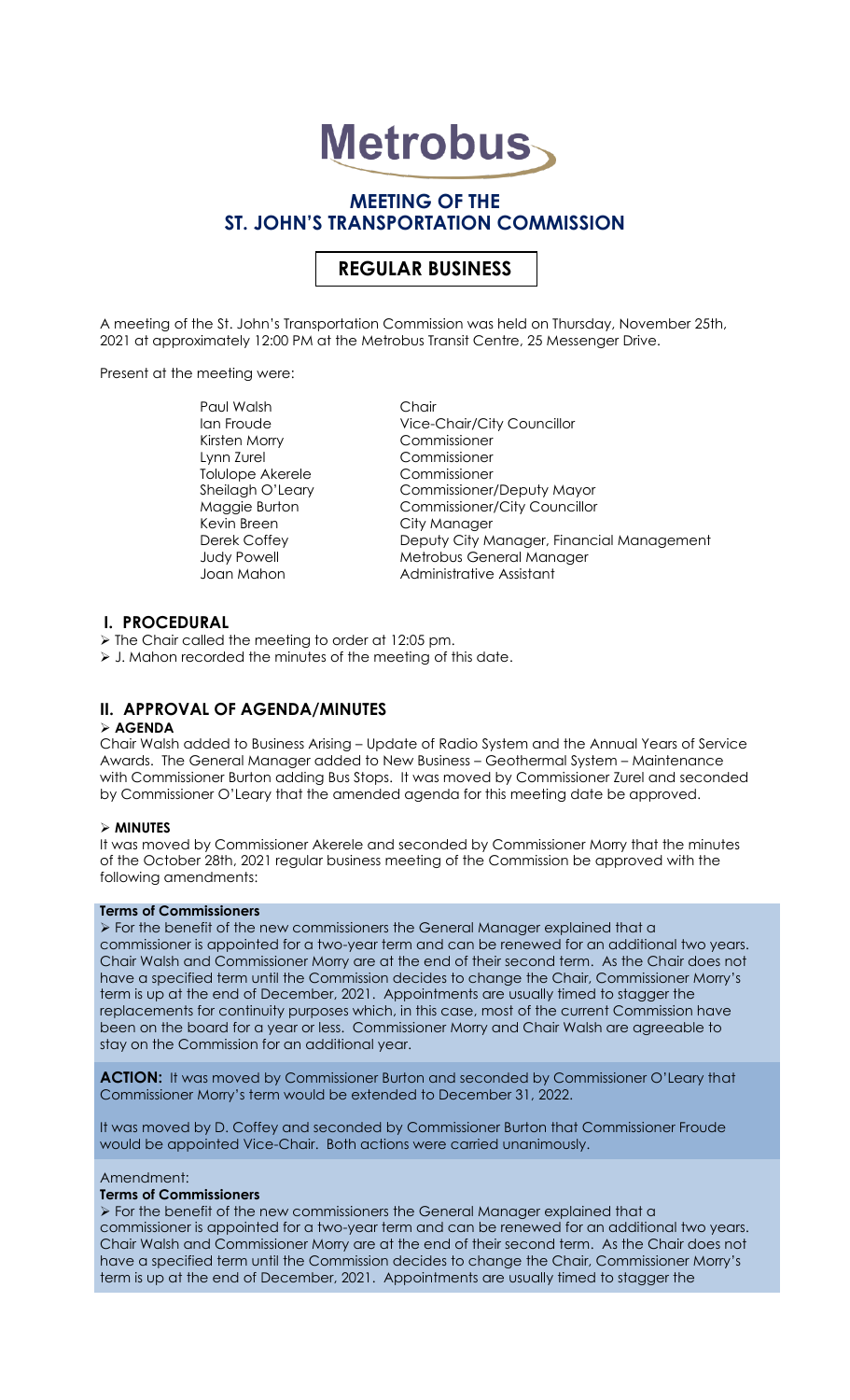

# **II. APPROVAL OF AGENDA/MINUTES cont'd**

replacements for continuity purposes which, in this case, most of the current Commission have been on the board for a year or less. Commissioner Morry and Chair Walsh are agreeable to stay on the Commission for an additional year.

**ACTION:** It was moved by Commissioner Burton and seconded by Commissioner O'Leary and carried unamiously that Commissioner Morry's term would be extended to December 31, 2022. **Chair Walsh and Commissioner Morry abstained from voting.**

It was moved by D. Coffey and seconded by Commissioner Burton that Commissioner Froude would be appointed Vice-Chair. Both actions were carried unanimously.

#### **LED Lighting Tender**

➢ A memo was circulated in response to the tender for LED lighting supplies. As the lowest bidder did not meet the specifications, we are recommending awarding the tender to McLoughlan Supplies Limited.

**ACTION:** It was moved by D. Coffey and seconded by Commissioner Zurel and carried unanimously that the LED Lighting Tender be awarded to McLoughlan Supplies Limited.

#### Amendment:

➢ A memo was circulated in response to the tender for LED lighting supplies. As the lowest bidder did not meet the specifications, we are recommending awarding the tender to McLoughlan Supplies Limited **which was the second lowest bidder and did meet the specifications.**

**ACTION:** It was moved by D. Coffey and seconded by Commissioner Zurel and carried unanimously that the LED Lighting Tender be awarded to McLoughlan Supplies Limited.

# **III. BUSINESS ARISING**

#### **1. COVID-19 - Update**

➢ The General Manager reported that ridership for Metrobus is 75% - 80% of pre-pandemic levels. We anticipate that levels will increase once Memorial University returns to in-person classes in January, 2022.

➢ Commissioner Zurel inquired as to the percentage of employees that are vaccinated. Our Human Resources Department reported that we have approximately 85% of employees vaccinated and they are following up with the remainder of employees.

➢ Vice-Chair Froude questioned if the ATU Union is backing the requirement for vaccines. The General Manager responded that the Union does officially on a national level but there have been some questions with regards to mandatory vaccines. The Union is reviewing what their stand is on policies that state termination, which is what the City's policy stipulates will happen after 90 days.

#### **2. On-Demand Software Update**

➢ The new software was launched on November 7, 2021 for GoBus and there have been some expected issues. Even though there was communication and education with current clients leading up to the launch, there have been a lot of questions and concerns. One of the biggest complaints was that clients had been experiencing long wait times on the telephones even though MVT had added extra staff to answer the calls. Parameters are in place to try to balance the efficiency of the software. One of the adjustments made to the software is the "negotiation window" – the timing was adjusted from one hour to 30 minutes. It was explained by the General Manager that the 30-minute negotiation window comes into play when you are booking your ride. If the time requested is not available, the software will negotiate another time that is available within 30 minutes either way of the preferred time. Prior to us changing it to 30 minutes, it was set at one hour on either side of the requested time. This will continue to be monitored. There were training issues with employees but our IT staff discovered that their drivers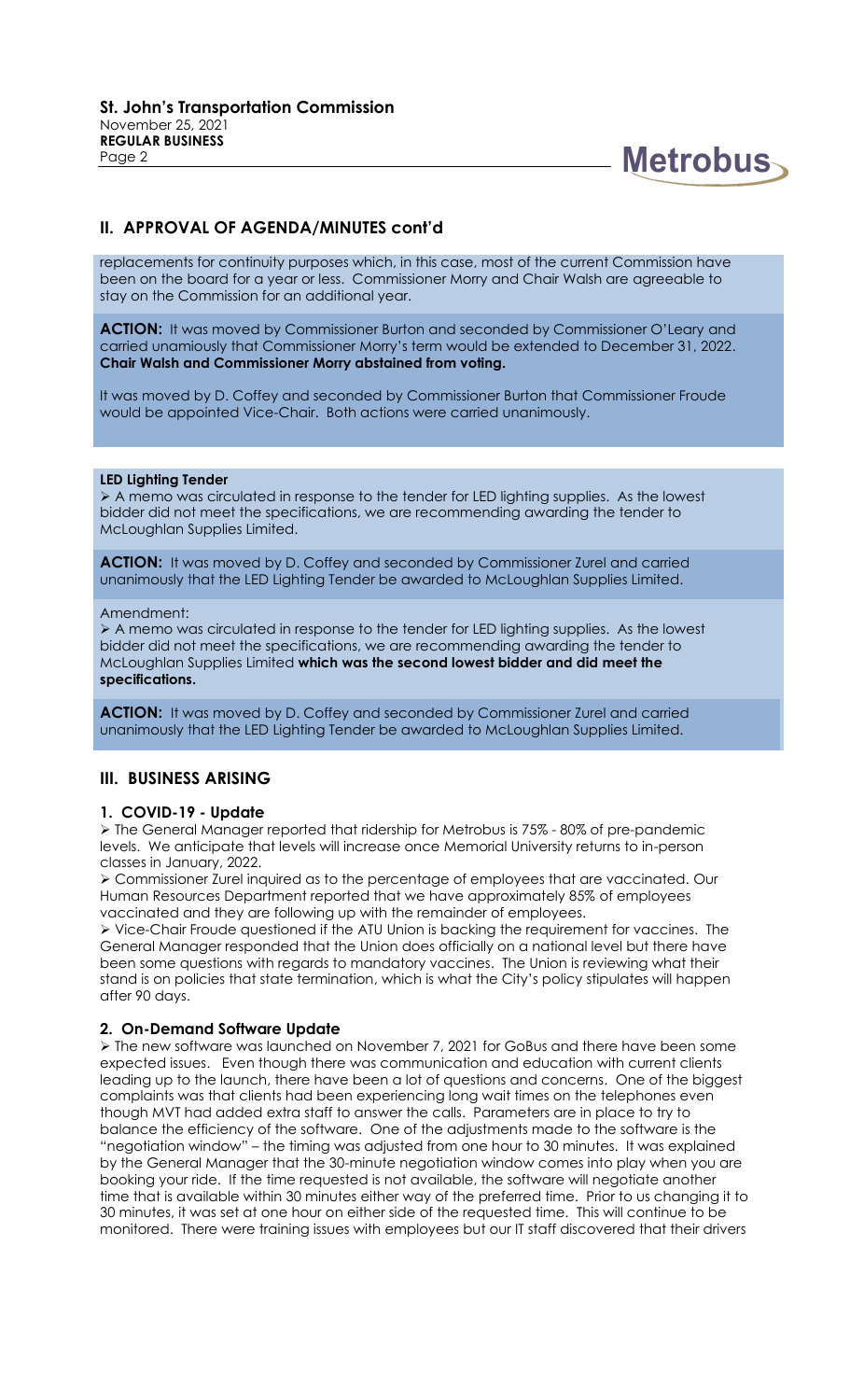

## **2. On-Demand Software Update cont'd**

were not logging in properly and/or inadvertently logging themselves out of their new tablets when they were enroute. These issues have been addressed. After speaking to the trainer and meeting with drivers, they were quite pleased with updates that were provided. If we find these tablets are not working properly, they can be switched out.

 $\geq$  To explain further, the General Manager clarified that there are two windows – the "negotiation window", as explained above, and the "pick-up window". The pick-up window is when you have a ride booked, which is confirmed, there is a 30-minute window around the requested time that the client can be picked up. If the app is used for the booking, the client will get notification stating that "Your bus is 15 minutes away"… "Your bus is 5 minutes away"…."Your bus is here". We are promoting the app because of the communication features.

➢ Another issue we are encountering is trying to determine the amount of time to leave available for "will calls" to be accommodated. A "will call" is a client that has an appointment and is not certain of the return time. Some adjustments are required. Commissioner O'Leary has received many calls and emails with regards to booking appointments but not being able to book a return trip. It was explained that when a client books a ride for an appointment it is noted that they will call for their return booking but it is not put into the system until the call is actually received. From the customer's perspective, they cannot see the booked ride until they actually call. This is an issue as time has to be left open for these return calls. It will be adjusted as we go to maximize efficiencies on the bus.

➢We assigned our work term student, Omar Hamze, to be the contact person when a customer is having issues with the app i.e. how to download the app and/or also how to use it. Omar is working on producing a video to share online for clients and with organizations.

➢ Commissioner Burton questioned as to what has been put in place to make the transition easier for current clients. The General Manager responded that in order to facilitate the change over to the new system we provided a lot of education through the disability organization as well as leading up to the launch. Information was placed on the buses, emails were sent to current clients (if we had their contact information), and the dispatchers/schedulers at MVT were discussing the new software with clients calling in. All of the same options are available to book a ride – by phone, online portal, and the app. Customers haven't lost the ability to book by phone but we are encouraging clients to use the app.

➢ Commissioner Akerele inquired if text messaging could be used with clients that are not technically savy with Chair Walsh commenting that this makes sense.

D.Coffey and K. Breen arrived.

➢ Vice-Chair Froude noted that clients are having issues with their inability to make a subscription booking.

➢ It was opined by Commissioner Zurel that it appears that clients of GoBus are adjusting to the change in the new on-demand software. It is not unlike calling for a taxi. She is delighted to see that we are already seeing a reduction in issues. We are doing a good job in making it work – well done everyone!

➢ Commissioner Burton requested the opportunity to go on a ride with GoBus. She would like to follow the process from beginning to end.

ACTION: D. Power, Manager, Accessible Transit Services, will contact Commissioner Burton to set up an account.

#### **3. Terms of Commissioners**

➢ Since the last commission meeting on October 28th, 2021, we received a response from City Council that Chair Walsh and Commissioner Morry's term has been extended for one year expiring December 31, 2022.

➢ Upon looking through the letters that were sent to Commissioners Zurel and Akerele it was stated that they were accepted as commissioners for a two-year term ending December 31, 2023. This was an error; the two-year term ends December 31st, 2022 at which time they may be appointed for an additional two years. A letter correcting this error will be sent to Commissioners Akerele and Zurel from the City of St. John's.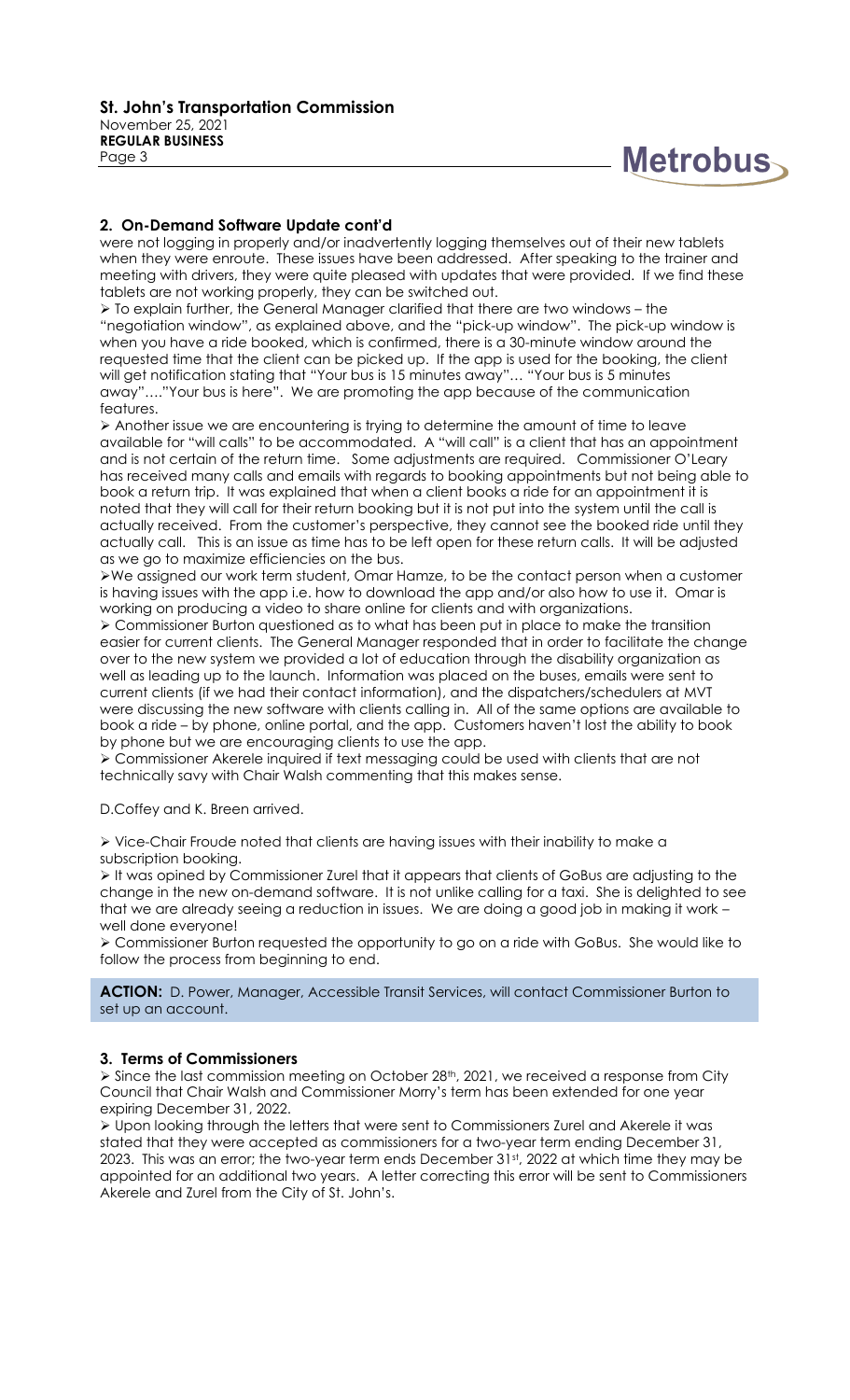

## **4. Committee Membership**

➢ Considering that we now have new members on the Commission, the General Manager will share the current list of members on each committee to verify if they wish to stay on and also to fill any current voids. It was noted that the Marketing Committee has two new members, Vice-Chair Froude and Commissioner Morry.

➢ Vice-Chair Froude stated that Councillor Ron Ellsworth is interested in joining the Paratransit Working Group which is a sub-body of the Commission. It was noted that there has never been a Councillor on the Paratransit Working Group and it will be verified if there are by-laws regarding membership.

➢ Commissioner Burton stated that in a previous commission meeting she brought forth the idea of implementing a Youth Focus Committee with the idea of increasing youth ridership. Transit is a topic that was prevalent within all Youth Engagement Action Team meetings held with members from the ages of (13) thirteen to (35) thirty-five. She would like this topic brought forth for the next Commission meeting.

➢ Commissioner O'Leary is in agreement with this idea as it is important to grow membership. We are talking about the future and there is no better way to do that than to look at the younger users.

➢ Commissioner Akerele questioned creating working groups to develop initiatives to welcome immigrants to the City to integrate them into the Metrobus systems.

ACTION: The General Manger will check with D. Power, Manager, Accessible Transit Services with regards to the details on membership of the Paratransit Working Group.

#### **5. Update – Radio System**

➢ Our consultant, Norm Cook, is currently looking for the possibility of a replacement tower. The initial replacement tower that was identified is no longer an option. It is going to be expensive to move to a new tower which is not budgeted in 2022. The "push to talk" option is still the one feature that Bell cannot provide. This enables the drivers to push an emergency button to open the airways so Dispatch can hear, if there is an issue. To make the system more viable, we have to be prepared to move to a new tower for backup.

#### **6. Years of Service Awards**

➢ The Years of Service Awards luncheon was a success. The employees are very appreciative of the recognition they receive.

# **IV. NEW BUSINESS**

#### **1. Executive Summary – October, 2021**

➢ The October Executive Summary was tabled for members' information.

➢ Commissioner Zurel questioned the "Out of Area" trips for GoBus. The General Manager explained that this category is for customers from other areas of the province that are in the City of St. John's or Mount Pearl temporarily and require accessible transportation.

➢ She also questioned the number of cancellations and with the new on-demand software the number should reduce, which is the expectation. Currently, if someone cancels a trip, the spot will be filled.

➢ It was noted that there are 16 (sixteen) intersections in the city that have transit priority traffic lights with one queue jump at Stamps Lane and Freshwater Road.

#### **2. Financial Statements – October, 2021**

➢ It was noted that ridership numbers are tracking upward – down about 23% from 2019. The General Manager noted that compared to many cities in Canada, we are high in terms of rebounding. This month we are trending about 80%. This information is obtained from weekly CUTA (Canadian Urban Transit Association) web calls.

➢ Vice-Chair Froude questioned the Transit Advertising Revenue and how that has been for past couple of years. The General Manager commented that it has been challenging with the Covid-19 pandemic and marketing almost shut down but it appears to be picking up again this fall. Last month's sales were over budget with this month being under budget. There has been a lot of challenges with new advertising options.